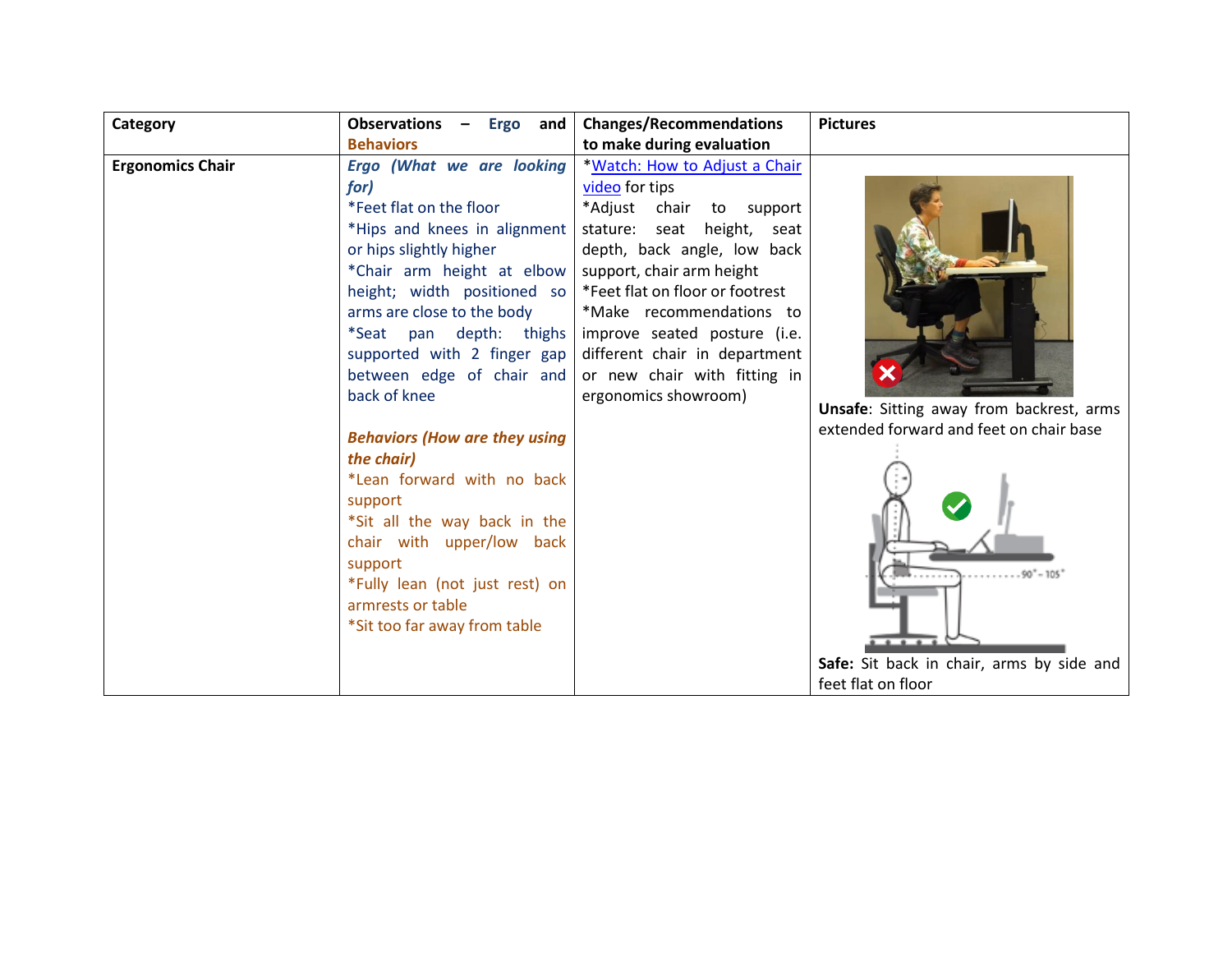| <b>Computer Work Surface</b> | Ergo (What we are looking<br>for)<br>*Keyboard<br>and<br>mouse<br>positioned on same level and<br>next to each other<br>*Clear access underneath the<br>table<br>*Elbow at same height as keys<br>on top of keyboard<br>*Equipment positioned within<br>easy reach<br><b>Behaviors (How are they using</b><br>the work surface)<br>*Elevate<br>their<br>shoulders<br>*Perch forward on the chair<br>*Storage under the desk<br>prevents getting in close to the<br>work surface<br>*Arms<br>extended<br>forward<br>and/or downward | *Keyboard<br>and<br>mouse<br>positioned on same level and<br>next to each other<br>*Measure the person's seated<br>elbow height and the height of<br>the top of the keyboard<br>*Adjust surface or raise height<br>of chair until they match;<br>footrest if feet are not flat on<br>floor<br>*When heights don't match,<br>make recommendation for<br>keyboard tray or sit/stand<br>table | Use ruler to measure height of elbow<br>Use ruler to measure height of keyboard<br>(top of the keys)<br>Make adjustments so the heights match |
|------------------------------|------------------------------------------------------------------------------------------------------------------------------------------------------------------------------------------------------------------------------------------------------------------------------------------------------------------------------------------------------------------------------------------------------------------------------------------------------------------------------------------------------------------------------------|--------------------------------------------------------------------------------------------------------------------------------------------------------------------------------------------------------------------------------------------------------------------------------------------------------------------------------------------------------------------------------------------|-----------------------------------------------------------------------------------------------------------------------------------------------|
| <b>Screen Height</b>         | Ergo (What we are looking                                                                                                                                                                                                                                                                                                                                                                                                                                                                                                          | Make adjustments:                                                                                                                                                                                                                                                                                                                                                                          |                                                                                                                                               |
|                              | for)                                                                                                                                                                                                                                                                                                                                                                                                                                                                                                                               | *1 monitor - centered, at or                                                                                                                                                                                                                                                                                                                                                               |                                                                                                                                               |
|                              | *1 monitor - centered, at or                                                                                                                                                                                                                                                                                                                                                                                                                                                                                                       |                                                                                                                                                                                                                                                                                                                                                                                            |                                                                                                                                               |
|                              |                                                                                                                                                                                                                                                                                                                                                                                                                                                                                                                                    | slightly below eye level, lower<br>for bi-focal users                                                                                                                                                                                                                                                                                                                                      |                                                                                                                                               |
|                              | slightly below eye level, lower<br>for bi-focal users                                                                                                                                                                                                                                                                                                                                                                                                                                                                              |                                                                                                                                                                                                                                                                                                                                                                                            |                                                                                                                                               |
|                              |                                                                                                                                                                                                                                                                                                                                                                                                                                                                                                                                    | *2 monitors used equally -<br>place at a 30 degree angle to                                                                                                                                                                                                                                                                                                                                |                                                                                                                                               |
|                              | *2 monitors used equally -<br>placed at a 30 degree angle to                                                                                                                                                                                                                                                                                                                                                                                                                                                                       | each other and center the                                                                                                                                                                                                                                                                                                                                                                  |                                                                                                                                               |
|                              | each other and the space                                                                                                                                                                                                                                                                                                                                                                                                                                                                                                           | space between them to the                                                                                                                                                                                                                                                                                                                                                                  |                                                                                                                                               |
|                              | between them centered to the                                                                                                                                                                                                                                                                                                                                                                                                                                                                                                       | user; laptop on docking station                                                                                                                                                                                                                                                                                                                                                            |                                                                                                                                               |
|                              | user; laptop on docking station                                                                                                                                                                                                                                                                                                                                                                                                                                                                                                    | or on angled holder                                                                                                                                                                                                                                                                                                                                                                        | Monitor centered to the user                                                                                                                  |
|                              | or on angled holder                                                                                                                                                                                                                                                                                                                                                                                                                                                                                                                | *2 monitors with one monitor                                                                                                                                                                                                                                                                                                                                                               |                                                                                                                                               |
|                              | *2 monitors with one monitor                                                                                                                                                                                                                                                                                                                                                                                                                                                                                                       | used more frequently than the                                                                                                                                                                                                                                                                                                                                                              |                                                                                                                                               |
|                              | used more frequently than the                                                                                                                                                                                                                                                                                                                                                                                                                                                                                                      | other -<br>monitor<br>main                                                                                                                                                                                                                                                                                                                                                                 |                                                                                                                                               |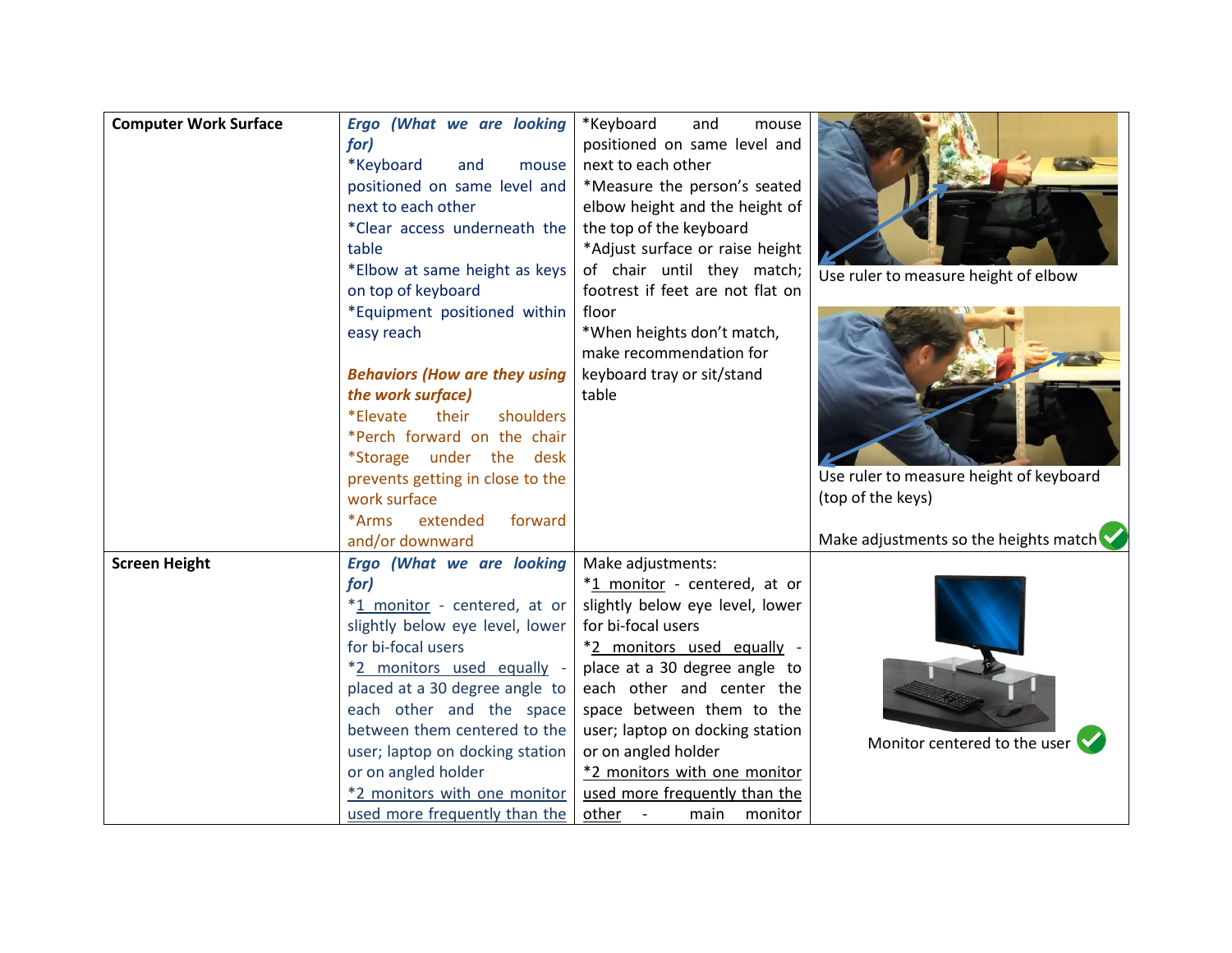|          | monitor<br>other -<br>main<br>centered;<br>second<br>monitor<br>offset at 30 degree angle to<br>one side; laptop on docking<br>station or on angled holder<br><b>Behaviors (How are they</b><br>looking at the monitor) | centered;<br>second<br>monitor<br>offset at 30 degree angle to<br>one side; laptop on docking<br>station or on angled holder<br>*Make recommendations to<br>raise/lower<br>as<br>monitor(s)<br>needed | 2 monitors used equally; 30 degree angle<br>and centered to user |
|----------|-------------------------------------------------------------------------------------------------------------------------------------------------------------------------------------------------------------------------|-------------------------------------------------------------------------------------------------------------------------------------------------------------------------------------------------------|------------------------------------------------------------------|
|          | *Head is tipped back looking<br>through bi-focal glasses<br>*Bring head forward to read<br>the screen<br>*Turn head to the side to view<br>the monitor<br>*Monitor tipped upward<br>*Use laptop as stand-alone          |                                                                                                                                                                                                       |                                                                  |
|          | computer                                                                                                                                                                                                                |                                                                                                                                                                                                       | 2 monitors used equally; laptop on docking                       |
|          |                                                                                                                                                                                                                         |                                                                                                                                                                                                       | station to place at same height                                  |
|          |                                                                                                                                                                                                                         |                                                                                                                                                                                                       | 2 monitors - one used more than the other                        |
| Keyboard | Ergo (What we are looking<br>for)<br>*Keyboard flat on the desk<br>*Elbow at same height as top<br>of keys<br>*Wrist<br>pad<br>in front of<br>keyboard if leaning on wrists                                             | Encourage the following:<br>*Sit close to front of work<br>surface to reduce reaching<br>*Straight wrist posture<br>*No wrist contact on desk in<br>front of keyboard<br>*Elbows positioned by sides  | Safe: Minimal bend/turn at wrist                                 |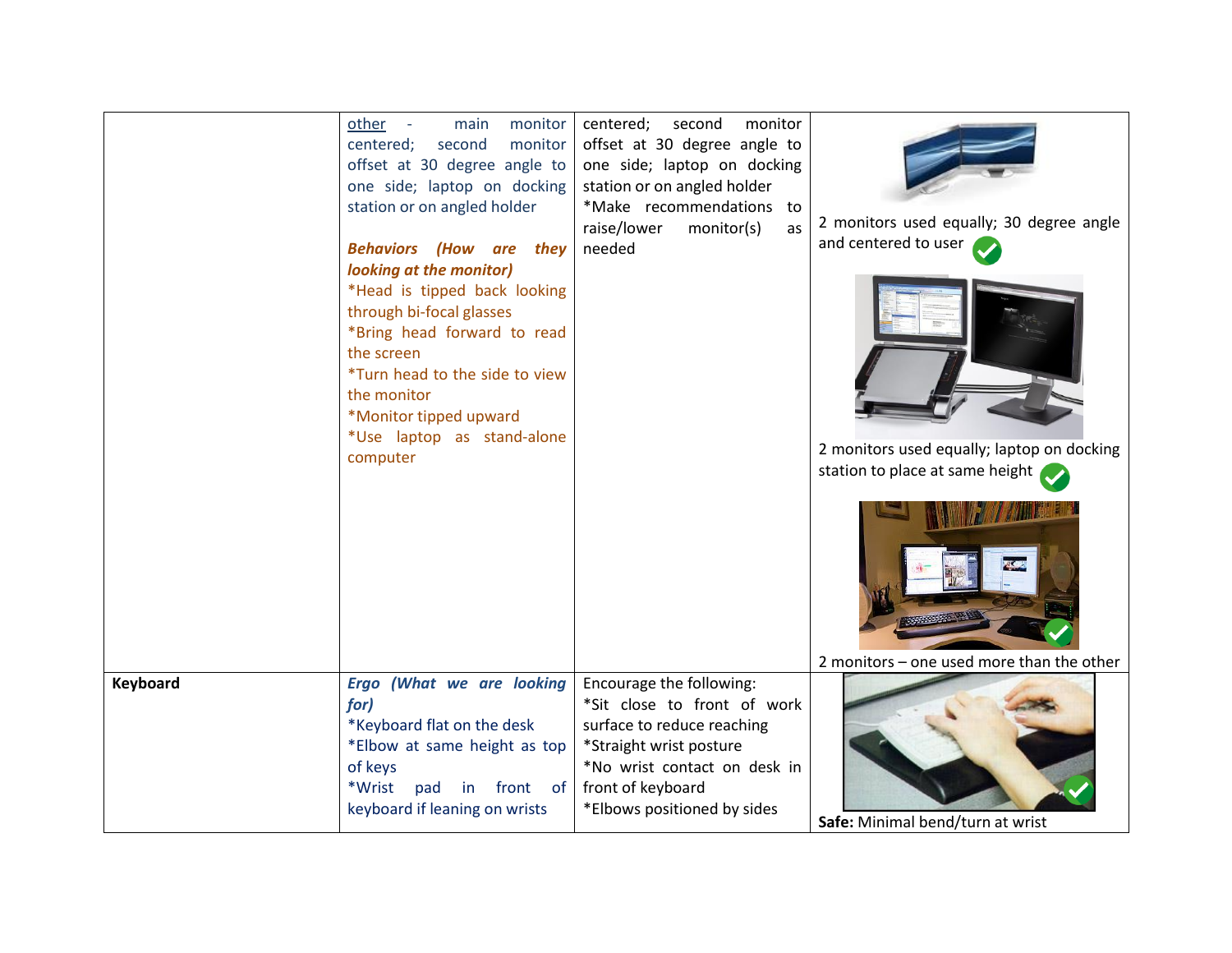|              | *Straight wrist with minimal                       | *Use two hands for keyboard          |                                |
|--------------|----------------------------------------------------|--------------------------------------|--------------------------------|
|              | bend/turn to the sides                             | shortcuts (i.e. Ctrl X, Ctrl V, Ctrl |                                |
|              | *Arms positioned by their sides                    | $C$ etc.)                            |                                |
|              | *Keyboard positioned within                        | *Learn<br>typing<br>at               |                                |
|              | easy reach                                         | www.lynda.com                        |                                |
|              | *Use two hands for keyboard                        | *Recommend Keyboards and             |                                |
|              | shortcut keys                                      | Mice: Ergonomics Alternatives        |                                |
|              |                                                    | workshop                             |                                |
|              | <b>Behaviors (How are they using</b>               |                                      |                                |
|              | the keyboard)                                      |                                      |                                |
|              | *Arms extended forward to                          |                                      |                                |
|              | type                                               |                                      |                                |
|              | *Rest wrists on work surface                       |                                      |                                |
|              | *Wrists bent/turned to the                         |                                      |                                |
|              | sides while typing                                 |                                      |                                |
|              | *Keyboard angled upward                            |                                      |                                |
|              | *User looks at keys while                          |                                      |                                |
|              | typing                                             |                                      |                                |
|              | *Excess force pressing keys                        |                                      |                                |
|              | *Toggle keys with one hand for                     |                                      |                                |
|              | frequently used short cuts                         |                                      |                                |
| <b>Mouse</b> | Ergo (What we are looking                          | Encourage the following:             |                                |
|              | for)                                               | *Watch Ergo Tips for Using the       |                                |
|              | *Mouse positioned on same                          | Mouse video                          |                                |
|              |                                                    | *Sit close to front of work          |                                |
|              | level and next to keyboard<br>*Light grip on mouse |                                      |                                |
|              |                                                    | surface to reduce reaching           |                                |
|              | *Mouse size appropriate to<br>hand size            | *Straight wrist posture              |                                |
|              | *Use whole arm motions from                        | *Light grip; remove hand as          |                                |
|              |                                                    | often as possible                    |                                |
|              | shoulder to maneuver the                           | *Turn or remove any raised           |                                |
|              | mouse                                              | pad from in front of mouse           | Safe and unsafe wrist postures |
|              | *Straight wrist $-$<br>minimal                     | *Recommend different mouse           |                                |
|              | bend/turn to sides                                 | if current one too small/too         |                                |
|              |                                                    | large for hand size                  |                                |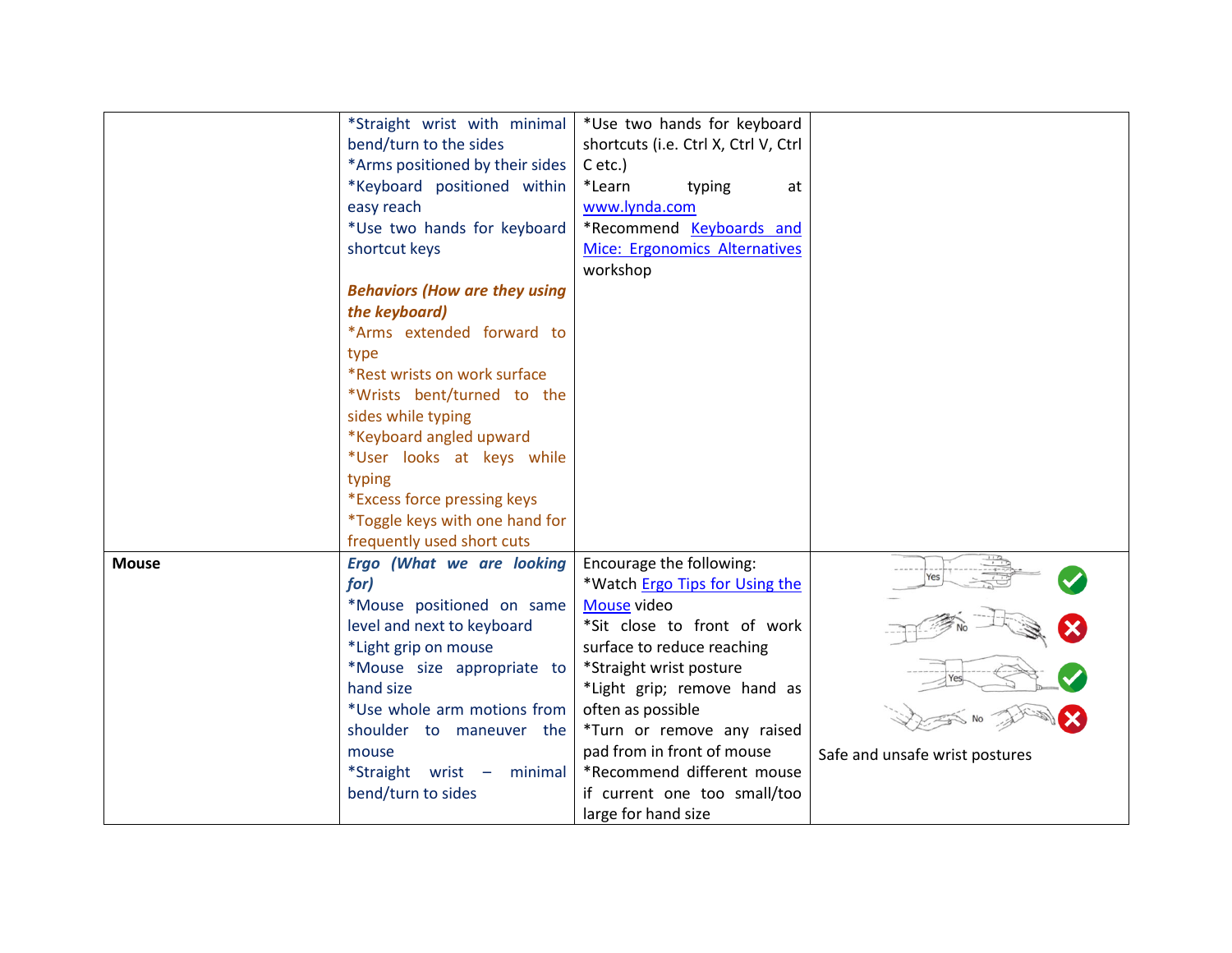|                      | <b>Behaviors (How are they using</b>                       | *Use whole arm motions from                               |                                           |
|----------------------|------------------------------------------------------------|-----------------------------------------------------------|-------------------------------------------|
|                      | the mouse)                                                 | the shoulder to<br>maneuver                               |                                           |
|                      | *Arm extended forward to                                   | mouse                                                     |                                           |
|                      | grip/use the mouse                                         | *Alternate right and left hands                           |                                           |
|                      | *Rest on wrist and moving<br>hand side to side to maneuver | *Recommend Keyboards and<br>Mice: Ergonomics Alternatives |                                           |
|                      | the mouse                                                  | workshop                                                  |                                           |
|                      | *Move mouse back and forth                                 |                                                           | Safe:                                     |
|                      | with thumb and pinky finger                                |                                                           |                                           |
|                      | *Death grip on the mouse                                   |                                                           |                                           |
|                      | *Lean on wrist with hand bent                              |                                                           |                                           |
|                      | back with use of scroll wheel                              |                                                           |                                           |
|                      |                                                            |                                                           |                                           |
|                      |                                                            |                                                           |                                           |
|                      |                                                            |                                                           |                                           |
|                      |                                                            |                                                           | Unsafe: Raised pad invites forward reach, |
|                      |                                                            |                                                           | resting wrist and bend/side to side       |
|                      |                                                            |                                                           | movement                                  |
| <b>Wrist Support</b> | Ergo (What we are looking                                  | Encourage the following:                                  |                                           |
|                      | for)                                                       | *Wrist pad<br>in front<br>of                              |                                           |
|                      | *Wrists hover over keyboard                                | keyboard or as part<br>of                                 |                                           |
|                      | while typing                                               | keyboard itself; use only when                            |                                           |
|                      | *No contact stress in front of                             | resting                                                   |                                           |
|                      | keyboard on the work surface                               | *No raised area in front of                               |                                           |
|                      | *Wrist pad positioned in front<br>of keyboard or part of   | mouse<br>*Encourage<br>whole<br>arm                       |                                           |
|                      | keyboard                                                   | motions with arms by side                                 | Wrist support in front of keyboard        |
|                      | *No raised pad in front of                                 |                                                           |                                           |
|                      | mouse; hand resting gently on                              |                                                           |                                           |
|                      | mouse or hand removed from                                 |                                                           |                                           |
|                      | mouse                                                      |                                                           |                                           |
|                      | <b>Behaviors (How are their</b>                            |                                                           |                                           |
|                      |                                                            |                                                           |                                           |
|                      | wrists positioned)                                         |                                                           | Wrist support as part of keyboard         |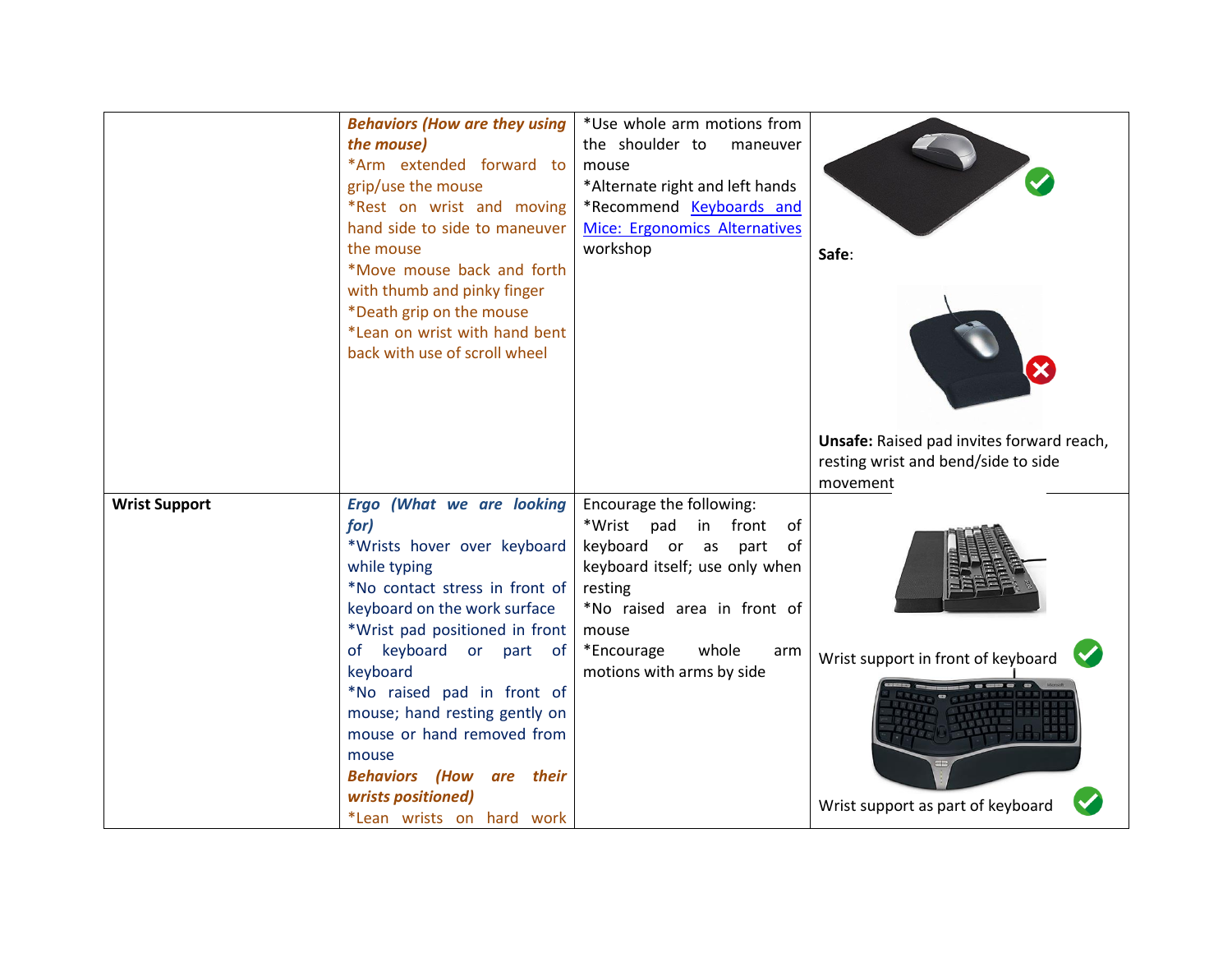|                        | surface in front of keyboard<br>and/or mouse<br>*Rest wrist on raised pad in<br>front of mouse                                                                                                                                                                                               |                                                                                                                                                                                                                                                                    |                                                                            |
|------------------------|----------------------------------------------------------------------------------------------------------------------------------------------------------------------------------------------------------------------------------------------------------------------------------------------|--------------------------------------------------------------------------------------------------------------------------------------------------------------------------------------------------------------------------------------------------------------------|----------------------------------------------------------------------------|
| <b>Document Holder</b> | Ergo (What we are looking<br>for)<br>*Source documents positioned<br>upright on holder<br>*Attached<br>line<br>guide<br>on<br>holder, if needed<br>*Documents brought closer for<br>writing tasks                                                                                            | Encourage the following:<br>*Document holder to angle<br>papers upright<br>*Placement between keyboard<br>and monitors or off to the side                                                                                                                          | Safe: Centralized document holder                                          |
|                        | <b>Behaviors (How are they using</b><br>source documents)<br>*Source documents placed flat<br>on work surface<br>*Arm extended forward to<br>keep track of information while<br>entering data and/or while<br>writing on documents<br>*Documents positioned too far<br>away for easy reading |                                                                                                                                                                                                                                                                    | Safe: Desktop document holder to side of<br>monitor                        |
| <b>Telephone</b>       | Ergo (What we are looking<br>for)<br>*Telephone positioned within<br>easy reach<br>*Hands free capability (speaker<br>phone or telephone headset)<br>*Head positioned upright using<br>the telephone/cell phone<br><b>Behaviors (How are they using</b>                                      | Encourage the following:<br>*Minimal to no bracing of<br>handset between ear and<br>shoulder<br>*Position telephone on non-<br>dominant side of work area to<br>reduce repetition<br>*Position telephone close to<br>reduce reaching<br>*Hand hold handset,<br>use | Unsafe: Brace cell phone or telephone<br>handset between neck and shoulder |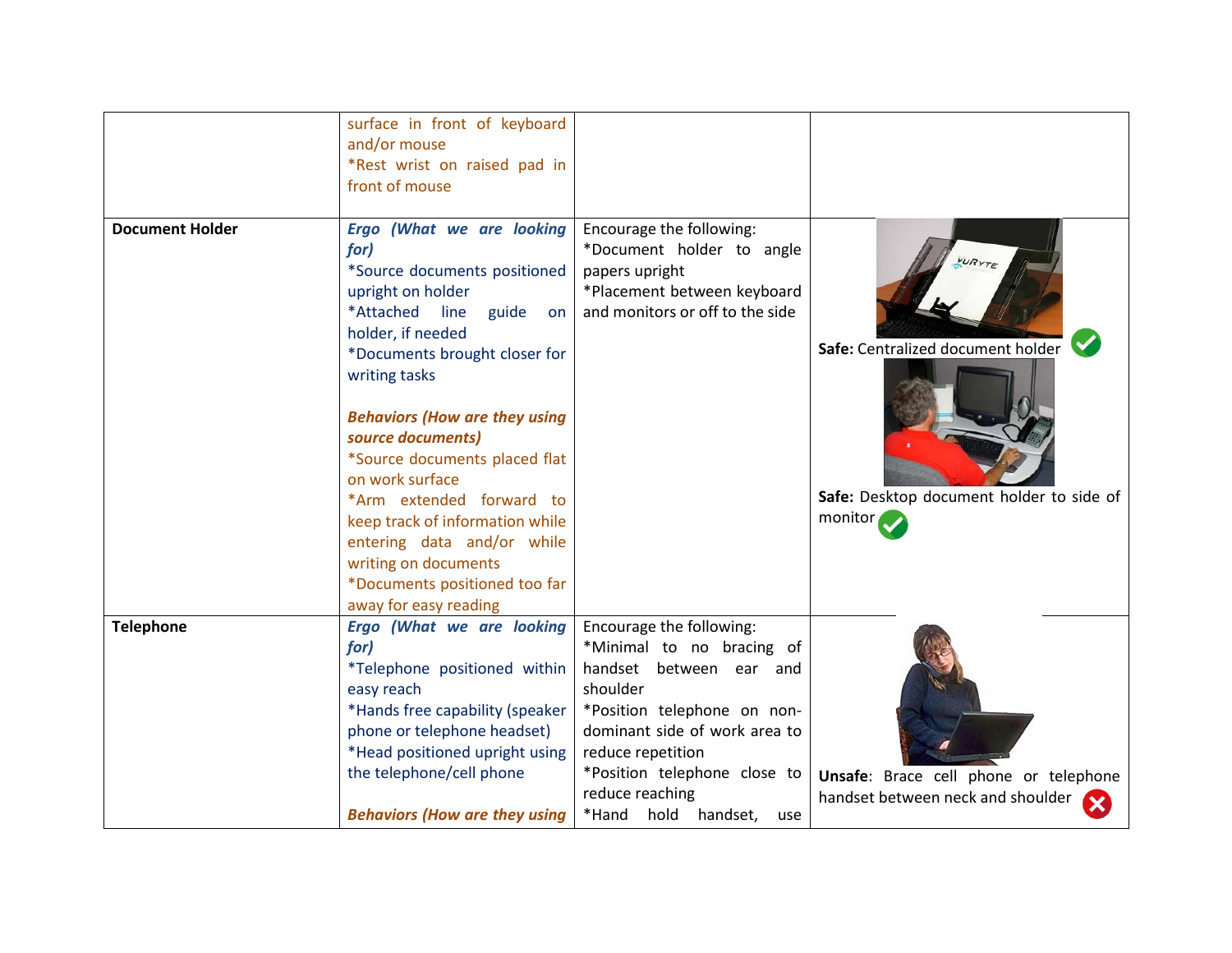|       | the telephone)                     | speaker phone or recommend     |                                            |
|-------|------------------------------------|--------------------------------|--------------------------------------------|
|       | *Reach forward and/or across       | telephone headset              |                                            |
|       | the body to grasp the handset      |                                |                                            |
|       | *Brace handset or cell phone       |                                |                                            |
|       | between neck and shoulder          |                                |                                            |
|       |                                    |                                | Safe: Use telephone headset                |
| Glare | Ergo (What we are looking          | Encourage the following:       |                                            |
|       | for)                               | *Computer screen brightest     |                                            |
|       | *No added reflections<br>on        | light in the room              |                                            |
|       | screen from external<br>light      | *Tilt the screen downward      |                                            |
|       | sources                            | slightly to reduce glare       |                                            |
|       | *Monitor positioned level or       | *Place monitor perpendicular   |                                            |
|       | tipped slightly downwards          | to windows for glare reduction |                                            |
|       | *Monitor<br>positioned             | *Utilize blinds as needed      |                                            |
|       | perpendicular to window            | *Ask facilities about removing |                                            |
|       | *Monitor brightest light in        | some overhead bulbs            |                                            |
|       | room<br>*Utilize blinds/shades     |                                | Monitor positioned<br>Safe:<br>at angle    |
|       |                                    |                                | perpendicular to window - this will reduce |
|       | <b>Behaviors (How are external</b> |                                | any glare from window                      |
|       | light sources impacting glare)     |                                |                                            |
|       | *Monitors positioned too tall      |                                |                                            |
|       | to block a light source            |                                |                                            |
|       | *Bring head forward to look        |                                |                                            |
|       | around glare on screen             |                                |                                            |
|       | *Monitor<br>tipped<br>upward       |                                |                                            |
|       | inviting glare from overhead       |                                |                                            |
|       | lighting                           |                                |                                            |
|       | *User facing window to use         |                                |                                            |
|       | monitor                            |                                |                                            |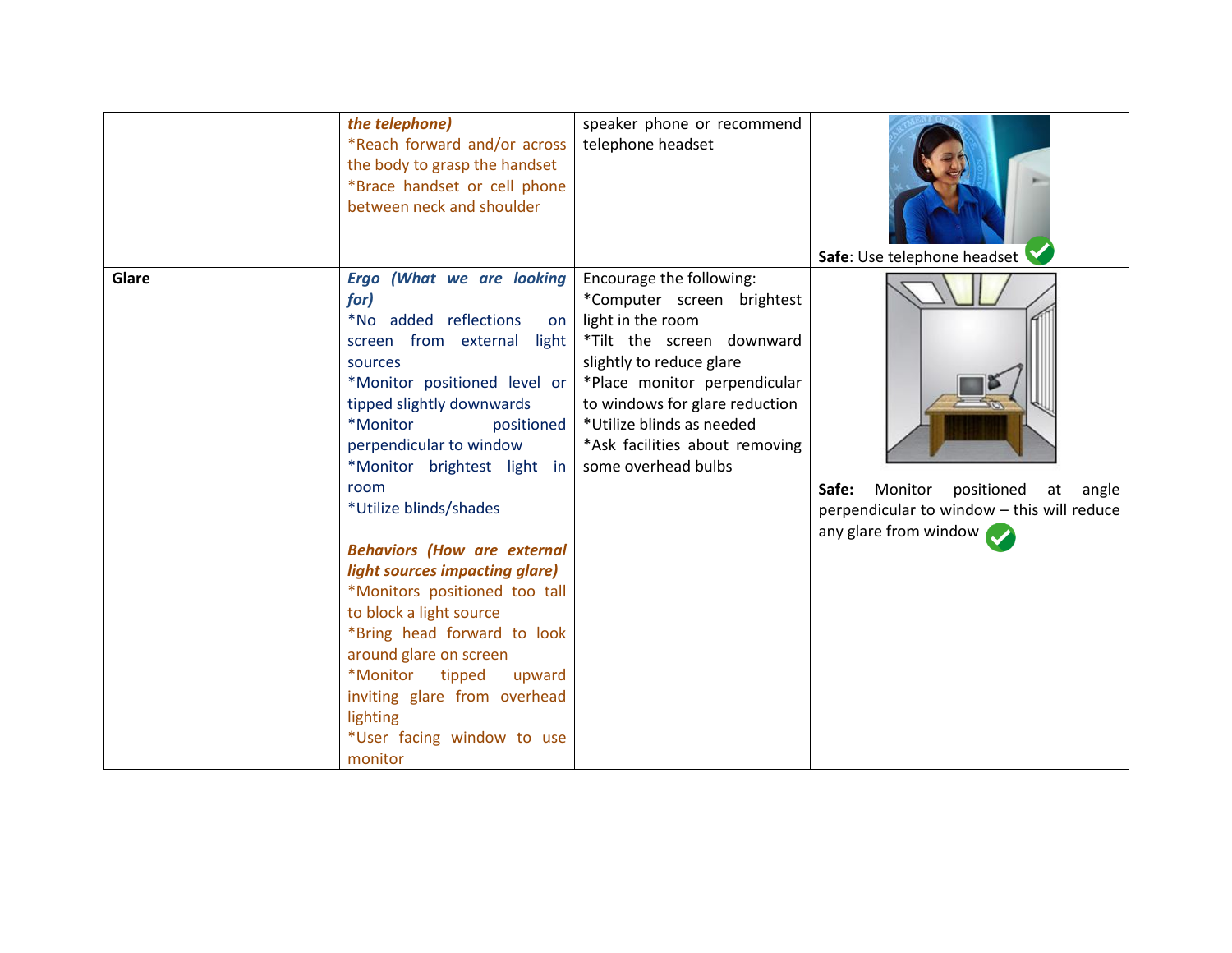| <b>Movement Breaks</b> | Ergo (What we are looking<br>for)<br>*Change postures every 30<br>minutes<br>*Take regular breaks with<br>movement activities<br>*Utilize stretch break software<br>*Eat lunch away from the desk<br>regularly<br><b>Behaviors (How</b><br>do<br>they<br>change postures and take<br>breaks during the day)<br><i>*Take minimal breaks</i><br>*Regularly eat lunch at their<br>desk while continuing to work<br>*Work long hours/taking work<br>home due to deadlines | Encourage the following:<br>*Take breaks and/or change<br>postures 5-8 minutes every 30<br>minutes<br>*Check all of the appropriate<br>boxes under Movement Breaks<br>to encourage alternative ways<br>to take breaks throughout the<br>day                                                                                      | <b>SIT.STAND. MOVE.</b><br>Change it up every 20-30 minutes.<br>It's a healthy combination! |
|------------------------|-----------------------------------------------------------------------------------------------------------------------------------------------------------------------------------------------------------------------------------------------------------------------------------------------------------------------------------------------------------------------------------------------------------------------------------------------------------------------|----------------------------------------------------------------------------------------------------------------------------------------------------------------------------------------------------------------------------------------------------------------------------------------------------------------------------------|---------------------------------------------------------------------------------------------|
| <b>Laptop Use</b>      | <b>Ergo (What we are looking</b><br>for)<br>*Laptop use < 1 hour at a time<br>*Laptop use $\geq$ 1 hour, use as<br>screen only with external<br>keyboard and mouse<br>*Elevate height of laptop to<br>match other monitor(s) height<br>*Low back support with seated<br>posture<br>*Height of keys at elbow<br>height<br>*Arms positioned by side<br>*No contact stress from edge<br>of laptop                                                                        | Encourage the following:<br>*Read Ergonomic Tips for<br><b>Laptop Users</b><br>*Reduce use of laptop to $\leq 1$<br>hour of continuous use<br>*Recommend<br>external<br>keyboard, mouse and elevating<br>laptop with $\geq 1$ hour of<br>continuous use<br>*Recommend Keyboards and<br>Mice: Ergonomics Alternatives<br>workshop | Unsafe: Non-adjustable chair and desk too<br>high <b>SX</b>                                 |